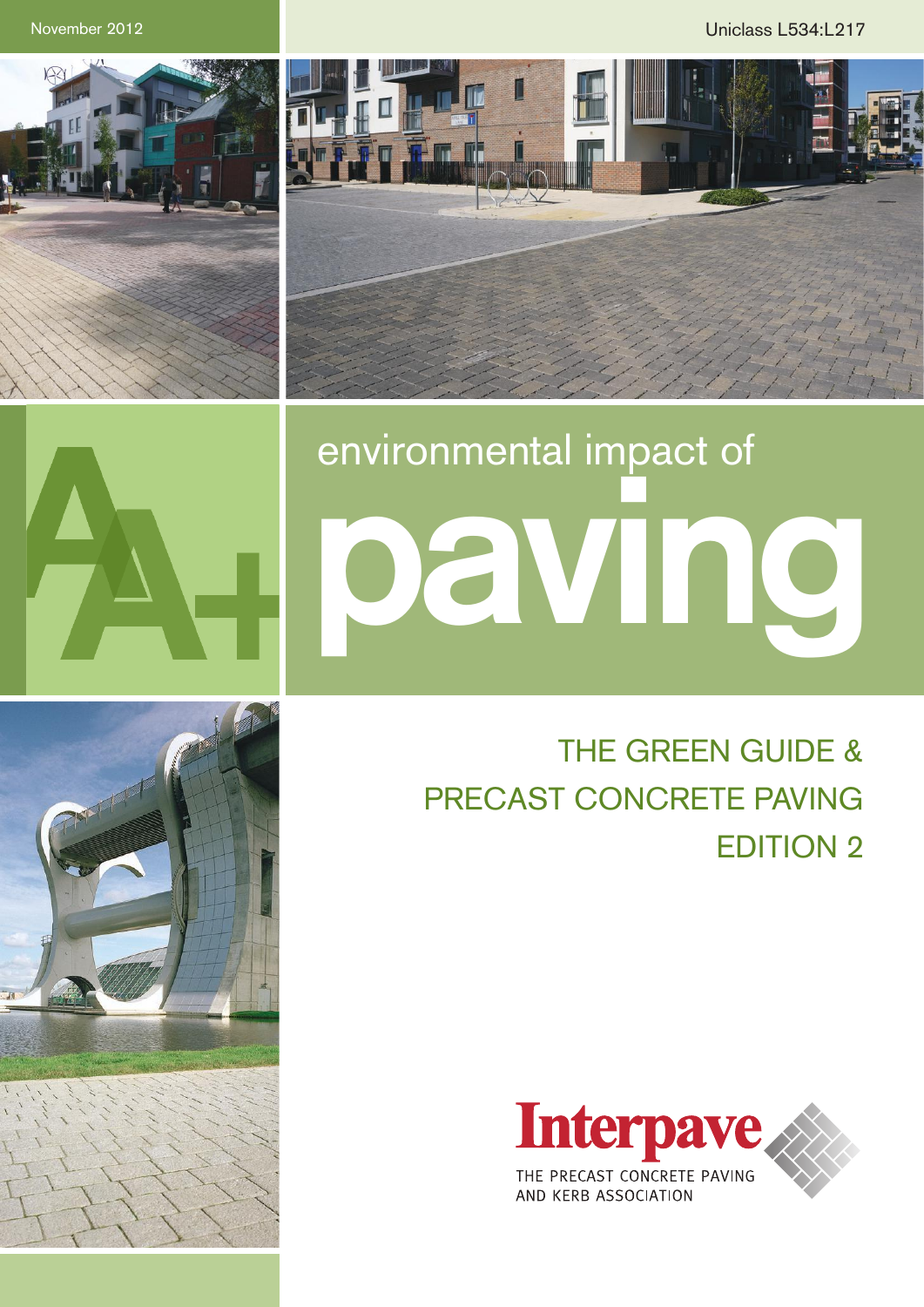## **Introduction**

Selecting sustainable construction materials can be a difficult challenge for specifiers, particularly with claims and counterclaims from different sides of the construction industry. However, the BRE Green Guide to Specification offers useful independent guidance, based on Life Cycle Assessment, in the form of simple ratings for various construction elements including paving in various applications. This document summarises the Green Guide findings and ratings, focusing on precast concrete paving and updated to include additional information from the hard copy version of the Guide.

These ratings can then be applied to other environmental assessment tools for specific projects, such as BREEAM 2011. While the Green Guide looks just at construction elements as built, BREEAM and The Code for Sustainable Homes reward positive impacts of elements in use, including concrete block permeable paving – an important sustainable drainage system (SuDS) technique. Taking a wider view of sustainability, there are also other criteria by which paving materials can be assessed by specifiers. These issues are discussed fully in the Paving for Sustainability document, available via: **[www.paving.org.uk/sustain](http://www.paving.org.uk/sustain)**

## **The Green Guide**

The BRE *Green Guide to Specification* is an on-line tool, supported by an expanded hard copy version, providing designers and specifiers with straightforward and independent guidance on making the best environmental choices. It rates and compares a range of specifications within various construction elements, with summary ratings ranging from 'A+' for best environmental performance to 'E' for the worst. The summary rating is a measure of overall environmental impacts covering the following issues:

- Climate change
- Water extraction
- Mineral resource depletion
- Stratospheric ozone depletion
- Human toxicity
- Ecotoxicity to freshwater
- Nuclear waste
- Ecotoxicity to land
- Waste disposal
- Fossil fuel depletion
- Eutrophication
- Photochemical ozone creation
- Acidification



### **Paving ratings**

Three different paving scenarios (together with 'boundary protection') constitute the Landscaping category of the Green Guide and cover: Pedestrian Areas, including communal spaces, walkways and garden paving; Lightly Trafficked Areas, such as car parking; Heavily Trafficked Areas, for heavier vehicles or repetitive traffic. The same three scenarios – with identical results – are applied across the six different building types considered by the Green Guide. The ratings also provide essential guidance for local authorities to exercise their responsibilities for sustainable materials on roads and public spaces unrelated to particular buildings.

In The Green Guide, two of the paving scenarios are informed by British Standard definitions, as follows:

#### **• Lightly Trafficked Areas**

This scenario refers to BS 7533-2:2001 which covers the "usual road spectrum of axle loads up to 11,000kg and trafficked by up to 0.5 million standard axles (msa)" – generally cul-de-sacs, driveways, car parks, precincts, lightly trafficked roads and other paving.

#### **• Heavily Trafficked Areas**

This scenario refers to BS 7533-1:2001 which covers the "usual road spectrum of axle loads up to 18,000kg and trafficked by between 0.5 million standard axles (msa) and 12 msa" – generally highway vehicles.

The summary environmental ratings for the various precast concrete paving specifications considered are as follows –

| <b>Rating</b>                   | <b>Specification</b>                                                                                                                                                                               |
|---------------------------------|----------------------------------------------------------------------------------------------------------------------------------------------------------------------------------------------------|
| <b>Pedestrian Areas</b>         |                                                                                                                                                                                                    |
| A                               | 50mm thick concrete blocks<br>with no sub-base                                                                                                                                                     |
| $A+$                            | 35mm thick concrete paving<br>flags with no sub-base                                                                                                                                               |
| [B]                             | [100mm thick concrete cellular<br>units for grass with no sub-<br>base. In fact, this specification is unlikely to be used<br>here, as these products are specifically designed for<br>trafficking |
| <b>Lightly Trafficked Areas</b> |                                                                                                                                                                                                    |
| $A+$                            | 60mm thick concrete blocks<br>over prepared recycled sub-<br>base                                                                                                                                  |
| A                               | 60mm thick concrete blocks<br>over prepared sub-base                                                                                                                                               |
| $A+$                            | 60mm thick concrete paving<br>flags over prepared recycled sub-base                                                                                                                                |
| A                               | 60mm thick concrete paving flags over prepared<br>sub-base                                                                                                                                         |
| A                               | 120mm thick concrete cellular units for grass over<br>prepared sub-base (using on-site available material)                                                                                         |
| <b>Heavily Trafficked Areas</b> |                                                                                                                                                                                                    |
| A                               | 80mm thick concrete blocks<br>over prepared recycled<br>sub-base                                                                                                                                   |
| в                               | 80mm thick concrete blocks<br>over prepared sub-base                                                                                                                                               |
| A+                              | 120mm thick concrete cellular<br>units for grass over prepared<br>sub-base (using on-site available material)                                                                                      |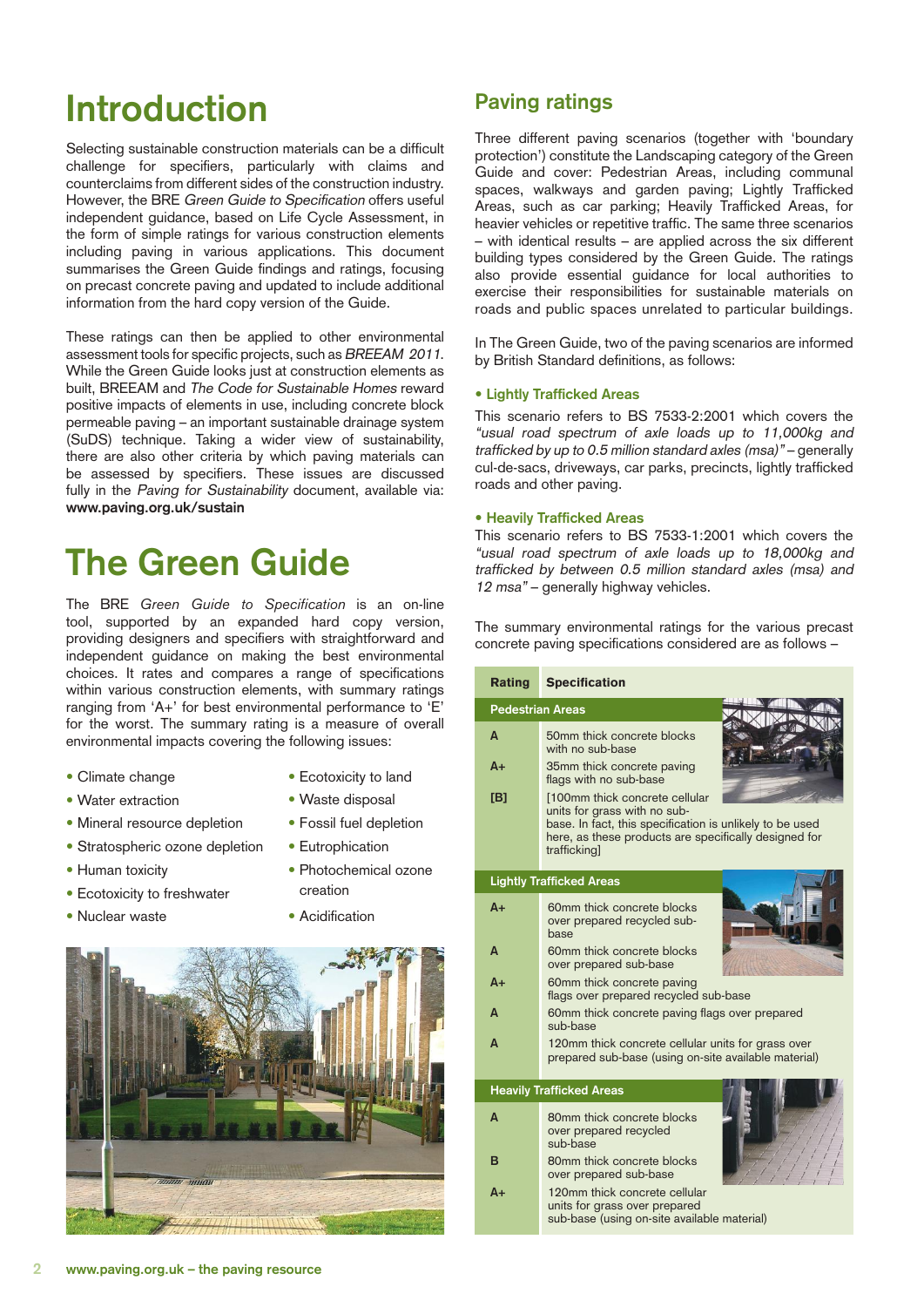## **Comparing Paving**

These ratings provide independent endorsement of the low environmental impact of precast concrete paving, particularly in comparison with imported materials, helping specifiers and local authorities to make responsible material choices. They also reflect the on-going environmental investments and improvements made by Interpave manufacturer members, as well as by the cement industry generally. Although not considered in the Green Guide, precast concrete kerbs will have similar environmental characteristics to concrete flags, whereas alternative kerbing materials such as plastic remain an unknown quantity.

Local material sourcing and product supply is also a key element of sustainable construction, and equivalent paving products shipped into the country bear a substantial  $CO<sub>2</sub>$ emission load over those locally supplied. Some imported stone paving products are also included in the Green Guide – generally with much poorer ratings than their precast concrete equivalents and half with the worst 'E' rating.

## **Permeable Paving and the Green Guide**

Concrete block permeable paving plays an important role in SuDS which, in turn, already forms part of planning policy around the UK and will become effectively mandatory under the Flood and Water Management Act 2010 when implemented. The Green Guide recognises this role and states that: "permeable precast concrete block paving… systems can be considered to have the same ratings as their conventional equivalents. The additional material that may be necessary for SuDS is discounted as the benefit it provides is for facilitating drainage and therefore sits outside the scope of the functional unit".

Using the same reasoning, the fact that recycled sub-base material cannot be used with permeable paving should also be discounted because the sub-base is also for facilitating drainage. Therefore, the 'conventional equivalents' for concrete block permeable paving should be 'concrete blocks over recycled sub-base', giving ratings of A+ for Lightly Trafficked and A for Heavily Trafficked Areas (from the previous table).

Information on the other sustainability benefits of concrete block permeable paving can be found in the Paving for Sustainability document, available via: **[www.paving.org.uk/sustain](http://www.paving.org.uk/sustain )** 

## **BREEAM and the Green Guide**

Green Guide ratings also form an important part of BREEAM (Building Research Establishment's Environmental Assessment Method) a widely used environmental assessment method for buildings. For example, BREEAM 2011 New Construction for non-domestic buildings includes 1 credit where at least 80% of all external hard landscaping and boundary protection (by area) achieves a Green Guide A or A+ rating. As shown in the table earlier, this is generally the case with precast concrete paving – including concrete block permeable paving.

Information on other attributes of precast concrete paving that can contribute to BREEAM credits and outcomes can be found in the Paving for Sustainability document, available via: **[www.paving.org.uk/sustain](http://www.paving.org.uk/sustain)** 

## **Wider sustainability issues**

Although many of the on-going environmental investments and improvements made by Interpave manufacturer members are reflected in the Green Guide ratings, they also affect other sustainability issues. All Interpave block paving manufacturers have committed to the *British Precast Concrete Federation Sustainability Charter*, with wide ranging key performance indicators. They have senior managers and directors specifically tasked with executing sustainability policies and continue to explore ways of improving performance in all areas and demonstrating that performance to stakeholders. Recycling, reducing waste and responsible use of resources all form part of this ethos.

It is also worth remembering that their precast concrete paving products are manufactured locally on modern, automated manufacturing plants. Interpave manufacturers form an essential part of the local economy and community, while localisation minimises transportation impacts and provides effective national coverage. More information on sustainability issues can be found at: **[www.paving.org.uk/](http://www.paving.org.uk/sustain ) [sustain](http://www.paving.org.uk/sustain )**

Another Interpave document *Planning with Paving* illustrates the extensive palette of styles, scales, textures and colours for paving blocks, flags, kerbs and related products offered by modern precast concrete paving. This impressive diversity of products is readily available throughout the country with the reassurance of predictable and consistent performance characteristics. Therefore, precast concrete is uniquely placed to provide the safe surfaces, accessibility for all and long-term durability demanded for today's sustainable communities.